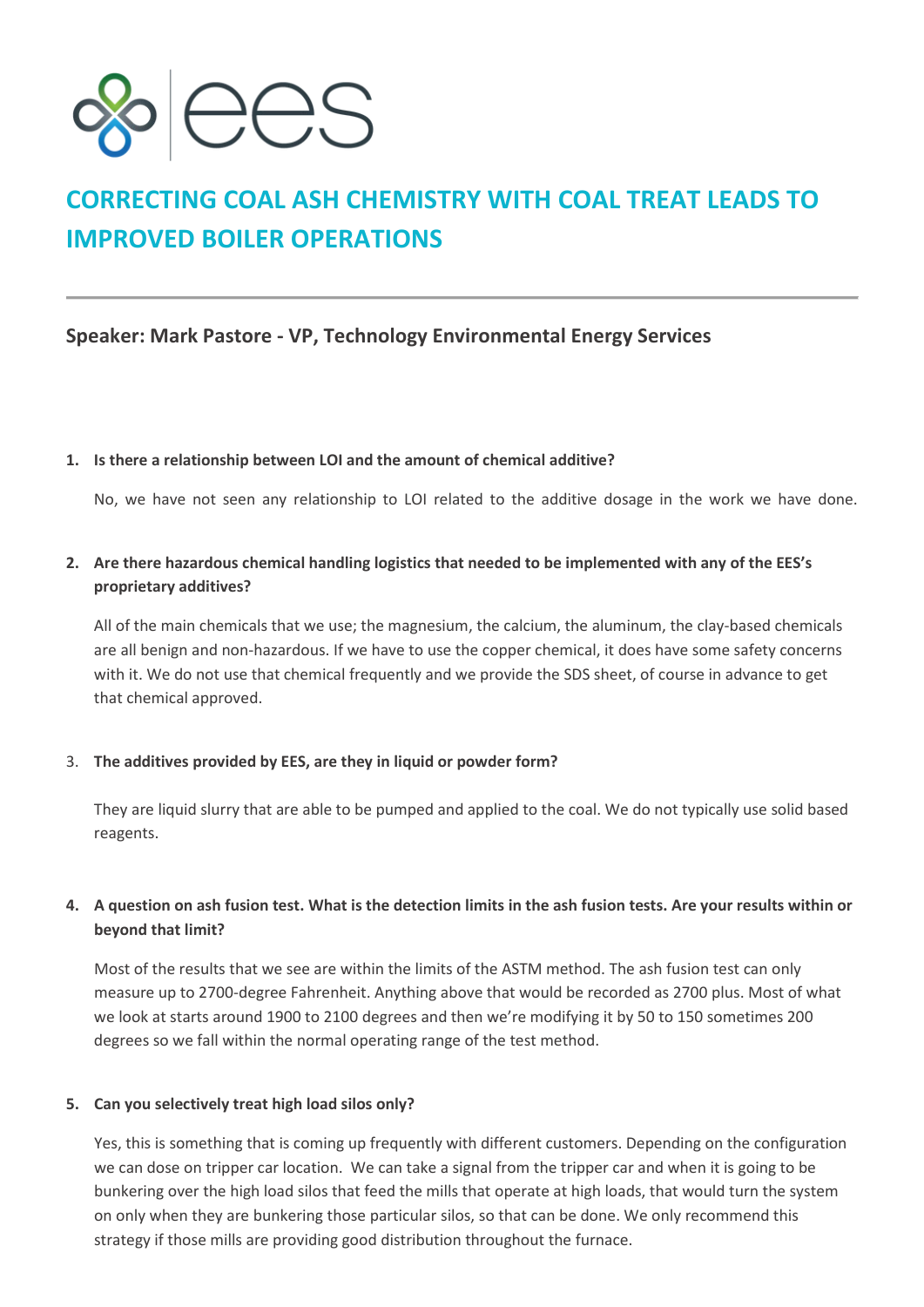## **6. Does EES offer Design/Build solutions for additive systems? Specifically, would EES be willing to take on silo, belt or mill equipment design and procurement when retrofitting the additive treatment system?**

We typically install the chemical application line, the piping that goes to the belt. The chemical would be applied to the coal with those lines. We would provide the pumping systems, but we would have the customer do any modifications to their plant, including installing bulk storage tanks, mixers, etc.. If there are any modifications to the equipment or major equipment site-work, we don't really act as an EPC. We will just provide the trailer mount system and over sight.

## **7. Do you have any examples of coal units utilizing fly ash re-sale? Implementing the EES coal additives, and still being able to sell the Fly Ash? Does the additive make the fly ash unsaleable?**

The amount of change that occurs with our dosage level in the fly ash is small. The minerals that we are adding do not have a negative effect on fly ash being sold for cement or concrete applications. I think some of our customers are selling their fly ash but I don't know for sure. I know we don't cause any major changes to the composition of the fly ash at the dosage levels typically used in the field.

## **8. What is a typical onsite additive storage volume timeframe that you've seen in the past? 7-day silos, 12 month silos, etc. What kind of volumes have you seen in the past?**

Our chemicals are typically stored in 9 to 12,000-gallon tanks which would provide enough for 7-10 days at full load at a high dosage rate for a typical boiler. We design our systems for 7-10 days of storage.

## **9. You mentioned consistent application of the coal additives, or 'temporary treatment; what effect does the additive have on a boiler that has already been accumulating ash layers for months. Are the existing and hard to reach slag deposits staying put or will the additive 'penetrate' existing deposits?**

The additive will work on existing deposits. Slag on boiler tubes is actually a very viscous fluid just like glass. Contaminants in the ash such as alkalis, transition metals, etc. and our chemicals are soluble in the glassy matrix even though it looks like a solid ash. We prefer to treat a dirty boiler because our customer can have the option to use the chemical on demand and not have to clean the boiler prior to using CoalTreat. Because our chemical is applied pre-combustion, it will follow the gas path and the flow of ash particles allowing it to reach all of the pre-existing deposits throughout the operating range of the boiler.

#### **10. What are the typical impacts to NOx and mercury emissions?**

We have not seen an impact on NOx or Hg emissions, positive or negative with coal treat at the dosage level we are applying.

## **11. Have you seen any adverse effects on with Flue Gas Desulfurization, in particular this client has a Jet Bubbling Reactor, that's Chiyoda technology I believe? Have you seen adverse effects on SO2?**

No. If we were to apply really high dosage levels of magnesium and calcium (over 4 lbs/ton), those oxidized minerals that made it through to the backend flue gas and into the scrubber would actually act as alkalinity or reserve alkalinity for the FGD. In one case, while using a high dosage level for SO3 capture, we saw a decrease in the amount of limestone required for make-up in the absorber slurry.